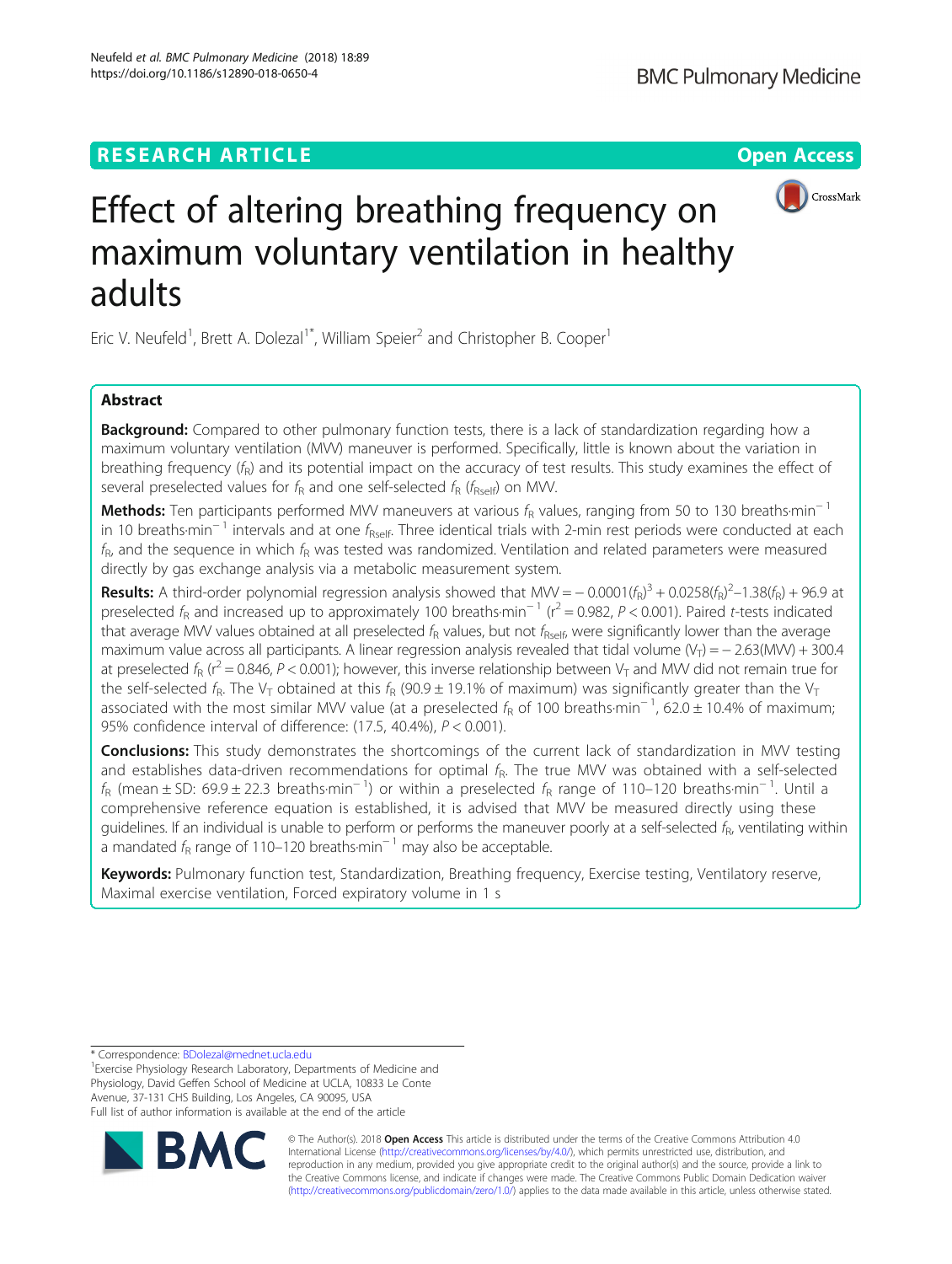# Background

Formerly referred to as maximum breathing capacity, maximum voluntary ventilation (MVV) is a pulmonary function test (PFT) that measures the maximum amount of air a person can inhale and then exhale with voluntary effort. The test is measured in liters per minute  $(L \cdot \text{min}^{-1})$ , but data is only collected for 12–15 s and then extrapolated to 1 m in order avoid prolonged hyperventilation by the participant. While the test has been used less over the recent decades due to its fewer applications than the forced expiratory volume in 1 s ( $FEV<sub>1</sub>$ ), MVV still possesses clinical utility. Performing the maneuver is contingent on several factors, including respiratory system mechanics (obstructive or restrictive) and ventilatory muscle endurance. Therefore, the test provides a broad assessment of respiratory system function [\[1](#page-5-0)]. Abnormal MVV results are valuable in evaluating various neuromuscular disorders [\[2](#page-5-0)–[4\]](#page-5-0) and predicting the risk for postoperative complications [[1,](#page-5-0) [5](#page-5-0)]. MVV also remains useful in cardiopulmonary exercise testing as a measure of ventilatory capacity, especially in determining an individual's ventilatory reserve—the difference between MVV and maximal exercise ventilation ( $\dot{V}_{Emax}$ )—which aids in the diagnosis and differentiation of pulmonary and cardiovascular diseases [[6](#page-5-0)–[10\]](#page-5-0).

What primarily distinguishes MVV from other PFTs, however, is the lack of standardization regarding how the maneuver is performed. A major component of the test is breathing frequency  $(f_R)$ , but little consensus exists on precisely what  $f_{\rm R}$  or range of  $f_{\rm R}$  values yield optimal results. The majority of both past and current research that employed MVV does not provide the frequency at which participants ventilated as part of the methodology [[11](#page-5-0)–[13](#page-5-0)]. Moreover, the few studies that do provide this information offer diverging suggestions. One of the earliest investigations on this matter concluded that ventilating at 70 breaths·min<sup>−</sup> <sup>1</sup> maximized MVV [\[14](#page-6-0)]. A later study utilized an  $f_R$  range of 60–120 breaths·min<sup>-1</sup> [[15\]](#page-6-0) while another argued against accepting results obtained with a frequency of less than 65 breaths·min<sup>-1</sup> [\[16](#page-6-0)]. A third investigation suggested a narrower window of 70–110 breaths·min<sup>-1</sup> [[17](#page-6-0)]. The American Thoracic Society/European Respiratory Society (ATS/ERS) Task Force offered perhaps the most widely accepted range of 90–110 breaths·min<sup>−</sup> <sup>1</sup> with an ideal rate of approximately 90 breaths·min<sup>−</sup> <sup>1</sup> , but also declared that no specific  $f_R$  can be mandated due to a lack of research on the topic [[18](#page-6-0)].

The limited evidence supporting an ideal  $f<sub>R</sub>$  range is problematic. Considering both the diagnostic and prognostic value of MVV, as well as its ability to assess participant compliance during pulmonary function testing [[19\]](#page-6-0), inaccurate results due to poor standardization may have substantial clinical implications. Consequently, it is imperative that the variety of current guidelines be evaluated. The aim of this investigation, therefore, was to determine whether there is an optimal  $f_R$  at which the MVV maneuver ought to be performed, i.e., to consistently provide the highest outcome value. This was accomplished by conducting MVV tests at a wide range of  $f_R$  utilizing a repeated-measures design. In addition to examining preselected  $f_{\rm R}$ , this study also explored the effect of a self-selected  $f_R$  ( $f_{\text{Rself}}$ ). Given that synchronizing breathing frequency to a rhythm-keeping device at a preset rate may feel unnatural or interfere with performance, we hypothesized that participants would maximize MVV by ventilating at a  $f_R$  uniquely self-selected by each individual rather than breathing within a predetermined range.

# Methods

# Study design

Ten healthy, non-smoking adults (six men) were recruited from the University of California, Los Angeles (UCLA) community to participate in this study. Nine were undergraduate students aged 18–22 years old and one was a 46 year-old university employee (height  $1.72 \pm 0.13$  m; mass  $67.1 \pm 16.3$  kg). The UCLA Institutional Review Board approved this study, and all participants provided informed consent prior to enrollment.

Each participant performed MVV maneuvers using nine different preselected  $f_{\rm R}$ s ranging from 50 to 130 breaths·min<sup>-1</sup> in increments of 10 breaths·min<sup>-1</sup> as measured by a metronome. Additionally, all participants performed a maneuver using  $f_{\text{Rself}}$ . In this condition, subjects performed the test without the aid of a metronome, and were instead instructed to breathe as rapidly and deeply as possible without inducing significant discomfort. The resulting frequency was then recorded. For each frequency, including  $f_{\text{Rself}}$ , participants performed three trials for a total of 30 tests (10 per day with 2-min rest between each) over three consecutive days to allow for adequate recovery. To limit order and practice effects, a random number generator determined the sequence in which  $f_R$  was tested for each participant.

#### Data acquisition

All data were obtained using a metabolic measurement system (Oxycon Pro™; CareFusion, Yorba Linda, CA) that underwent volume and gas composition calibrations prior to each testing session. All tests occurred in a laboratory setting where the ambient temperature and humidity were measured and entered into the system before calibration. The volume calibration was done mechanically with known volumes of air, while the composition calibration was performed using ambient air and a gas tank of 16% O2, 4% CO2 to encompass the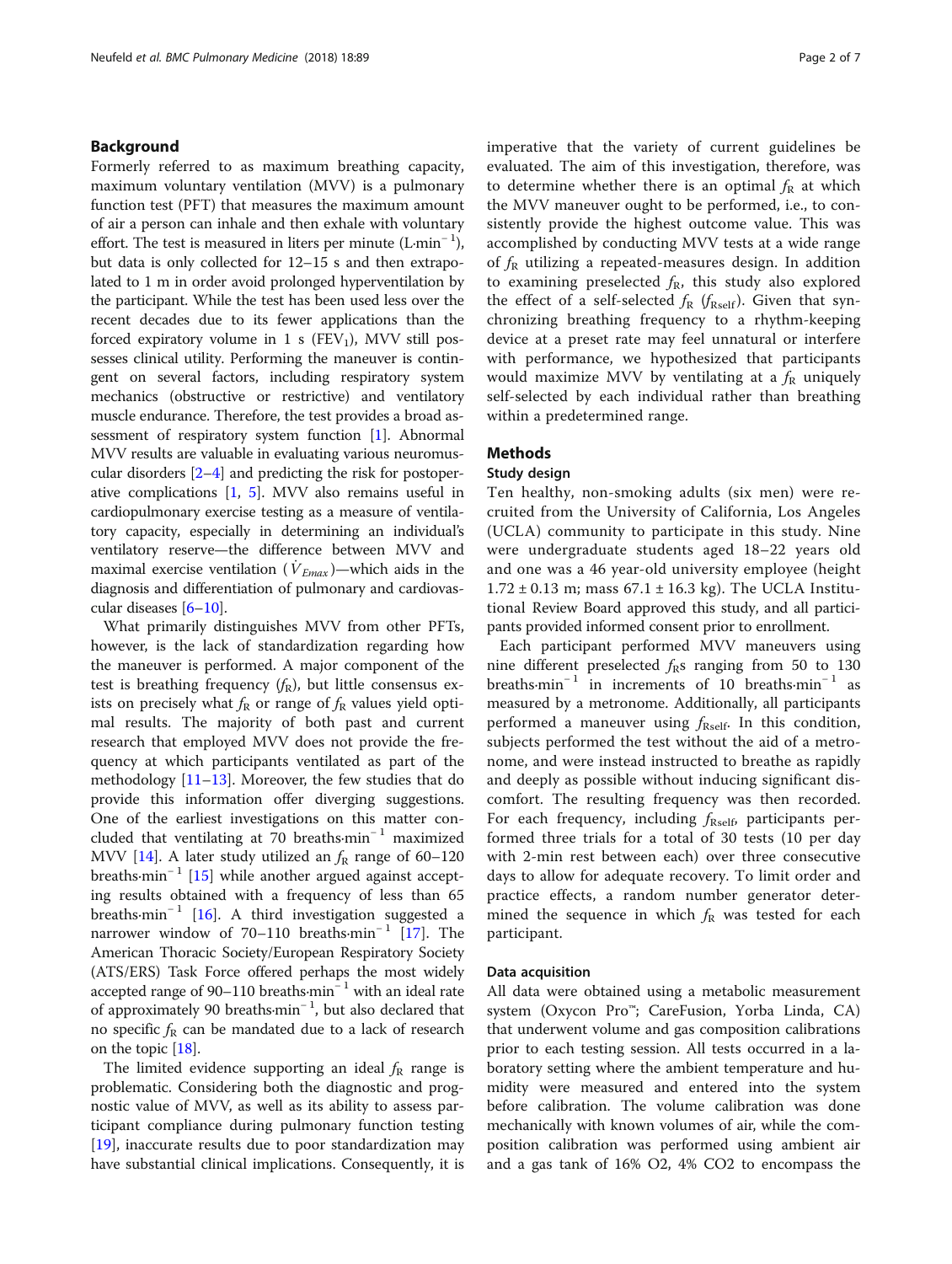<span id="page-2-0"></span>range found in normal exhaled air. Participants were seated upright in a stationary chair, wore a nose clip, and breathed through a mouthpiece that connected to the metabolic cart. Participants were also instructed to refrain from eating or engaging in vigorous exercise at least before testing.

Prior to performing the first MVV maneuver, slow vital capacity (SVC) was measured using the same system. Participants were instructed to inhale as much air as possible in a single breath and then exhale, completely emptying the lungs. This value was obtained to compare the ratio of the tidal volume  $(V_T)$  during MVV to SVC. In addition, participants took normal breaths to establish a baseline respiratory exchange ratio, which was used as a metabolic indicator to determine when a participant had achieved sufficient rest between trials. Once this value had been established, MVV testing began. For each trial, participants were instructed to maximize ventilation by inhaling and exhaling as deeply as possible for 12 s. As frequent vigorous respiration can cause dry mouth, water was provided if requested between tests. During trials defined by a preselected  $f_R$ , participants listened to a corresponding preset tempo from a metronome and timed their breaths accordingly. In between each beat, both an inhalation and an exhalation were performed. During the trials associated with  $f_{\text{Rself}}$ , no metronome was used— participants freely maximized breathing while the metabolic cart recorded  $f_R$ , the value of which was blinded until after a maneuver was completed. In addition to  $f_R$  and MVV, which were recorded and analyzed for all trials, breath-by-breath measurements of  $V_T$  and partial pressure of end-tidal

**Table 1** Outcome variables (scaled and absolute values)

 $CO<sub>2</sub>$  (PETCO<sub>2</sub>) were also obtained for all maneuvers except those at the preselected  $f<sub>R</sub>$  of 130 breaths·min<sup>-1</sup>  $(f_{R130})$  (Table 1).

# Statistical analysis

Data for each subject were scaled relative to the maximum value recorded during preselected  $f<sub>R</sub>$  and reported as the mean ± standard deviation (SD) for all variables. Sample size was estimated from a combination of pilot testing and preliminary power calculations based on an alpha level of  $0.05$  and a beta level of  $0.20$   $[20]$ . As suggested by the ATS/ERS Task Force  $[18]$  $[18]$ , only the test that resulted in the highest MVV out of the three trials per  $f_{\rm R}$  was used for data analysis. The overall effect of  $f_{\rm R}$ was tested using repeated-measures analysis of variance (ANOVA); comparisons were made between the outcome value at every  $f_R$  and the maximum value using paired t-tests. The average MVV values were found across subjects for each  $f_R$ , and the relationship between these values and the corresponding  $f_{\rm R}$  and  $V_{\rm T}$  were analyzed using polynomial regression. The statistics were calculated in MATLAB (version 8.6.0; MathWorks, Inc., Natick, MA) and significance was determined using an alpha level of 0.05.

# Results

All ten participants successfully performed three trials at all ten  $f_R$  values. As demonstrated in Fig. [1](#page-3-0), a third-order polynomial regression analysis showed that  $MVV = -0.0001(f_R)^3 + 0.0258(f_R)^2 - 1.38(f_R) + 96.9$ at preselected  $f_{\rm R}$  and increased up to approximately 100 breaths·min<sup>-1</sup> ( $r^2$  = 0.982, P < 0.001). A paired t-test

| $f_{\mathsf{R}}$<br>(breaths- $min^{-1}$ ) | <b>MW</b>                    |                  | $V_T$                         |                            | $P_{FT}CO2$      |
|--------------------------------------------|------------------------------|------------------|-------------------------------|----------------------------|------------------|
|                                            |                              |                  |                               |                            |                  |
|                                            | (% )                         | $(L·min-1)$      | (% )                          | (L)                        | (mmHq)           |
| 50                                         | $76.2 \pm 9.9^{\ast +}$      | $125.1 \pm 45.3$ | $99.1 \pm 1.6$                | $2.4 \pm 0.9$              | $15.3 \pm 2.0$   |
| 60                                         | $81.7 \pm 13.9$ <sup>†</sup> | $131.4 \pm 52.0$ | $88.4 \pm 9.0^{\dagger}$      | $2.2 \pm 0.8$              | $15.0 \pm 3.3$   |
| 70                                         | $84.3 \pm 11.9$ <sup>†</sup> | $134.1 \pm 47.2$ | $78.5 \pm 5.4$ <sup>†</sup>   | $1.9 \pm 0.7$              | $14.5 \pm 2.9$   |
| 80                                         | $87.5 \pm 8.3$ <sup>†</sup>  | $139.4 \pm 50.2$ | $72.1 \pm 12.3$ <sup>*+</sup> | $1.7 \pm 0.6$              | $14.2 \pm 2.7$   |
| 90                                         | $91.4 \pm 5.9$ <sup>†</sup>  | $144.1 \pm 49.6$ | $67.7 \pm 11.5$ <sup>*+</sup> | $1.6 \pm 0.5$              | $13.3 \pm 2.1$   |
| 100                                        | $93.3 \pm 3.7$ <sup>†</sup>  | $147.6 \pm 51.5$ | $62.0 \pm 10.4^{\ast\dagger}$ | $1.5 \pm 0.5$ <sup>†</sup> | $14.2 \pm 2.7$   |
| 110                                        | $92.2 \pm 9.5$ <sup>†</sup>  | $144.9 \pm 48.4$ | $51.9 \pm 19.9$ <sup>**</sup> | $1.3 \pm 0.6$              | $13.6 \pm 2.2$   |
| 120                                        | $90.2 \pm 10.2^{\dagger}$    | $144.7 \pm 58.3$ | $50.5 \pm 10.3$ <sup>*+</sup> | $1.2 \pm 0.5$              | $13.0 \pm 2.4$   |
| 130                                        | $81.0 \pm 11.4$ <sup>†</sup> | $129.6 \pm 52.1$ | n/a <sup>b</sup>              | n/a <sup>b</sup>           | n/a <sup>b</sup> |
| Self-Selected $(69.9 \pm 22.3)$            | $91.1 \pm 16.5$              | $144.8 \pm 59.4$ | $90.9 \pm 19.1$               | $2.1 \pm 0.7$              | $13.7 \pm 2.0$   |
| Maximum <sup>a</sup>                       |                              | $157.7 \pm 52.5$ |                               | $2.4 \pm 0.9$              | $17.1 \pm 2.5$   |

Values are presented as mean ± SD both 1) scaled as a percentage of the maximum and 2) absolute. Statistical analysis was performed only on scaled values All values are reported as the percent of the maximum value obtained using preselected  $f_R$  values

Abbreviations:  $f_R$  breathing frequency, MVV maximum voluntary ventilation,  $V_T$  tidal volume, PETCO<sub>2</sub> partial pressure of end-tidal CO2

 $*P$  < 0.05 when compared to self-selected  $f_{\rm R}$ 

 $\pm P$  < 0.05 when compared to maximum

<sup>a</sup> Highest value obtained across all  $f_R$  values for every participant

Values were missing from data collection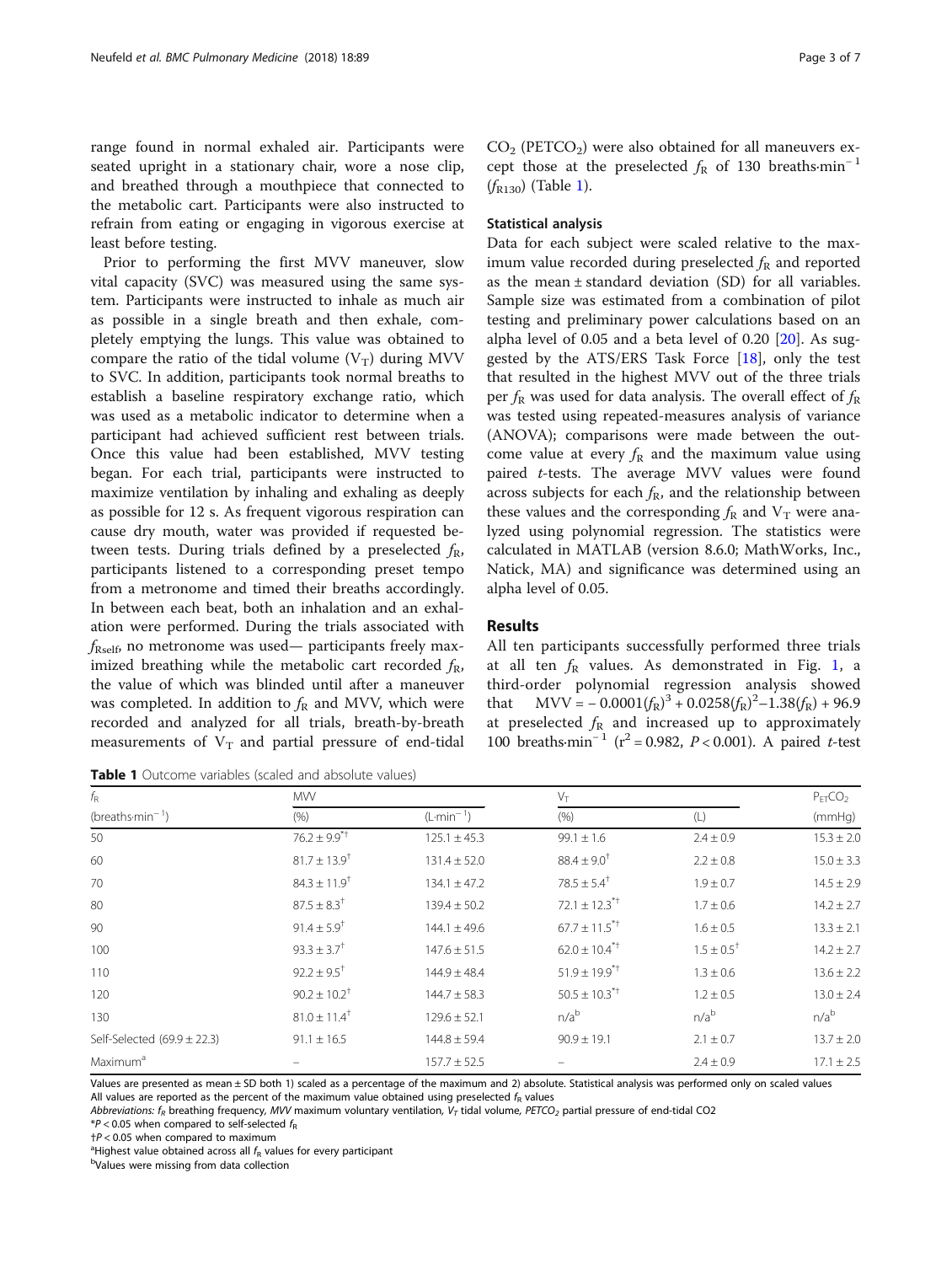<span id="page-3-0"></span>

revealed that the MVV value obtained at an average  $f_{\rm{Rself}}$ of  $69.9 \pm 22.3$  breaths·min<sup>-1</sup> (91.1 ± 16.5% of maximum) was not significantly different from the value measured at the roughly equivalent preselected  $f_{\rm R70}$  (84.3 ± 11.9% of maximum; 95% confidence interval of difference: (− 2.7, 16.3%),  $P = 0.190$ ). When the MVV values at all  $f_R$  values were compared to the average maximum value for all subjects, a repeated-measures ANOVA showed a significant effect of  $f_R$  on MVV (P < 0.001). Further statistical analysis showed that results obtained at every preselected  $f_{\rm R}$  were significantly lower than this maximum value, but those measured at  $f_{\text{Rself}}$  were not (Table [1\)](#page-2-0). If multiple comparisons are controlled for using a Bonferroni correction, all preselected  $f_R$  values other than  $f_{R110}$  and  $f_{R120}$  remain significantly different from the maximum.

As demonstrated in Fig. 2, a linear regression analysis revealed that  $V_T = -2.63(MVV) + 300.4$  at preselected  $f_R$  $(r^2 = 0.846, P < 0.001)$ . This steadily decreasing trend in  $V_T$  was observed as the preselected  $f_R$  and MVV

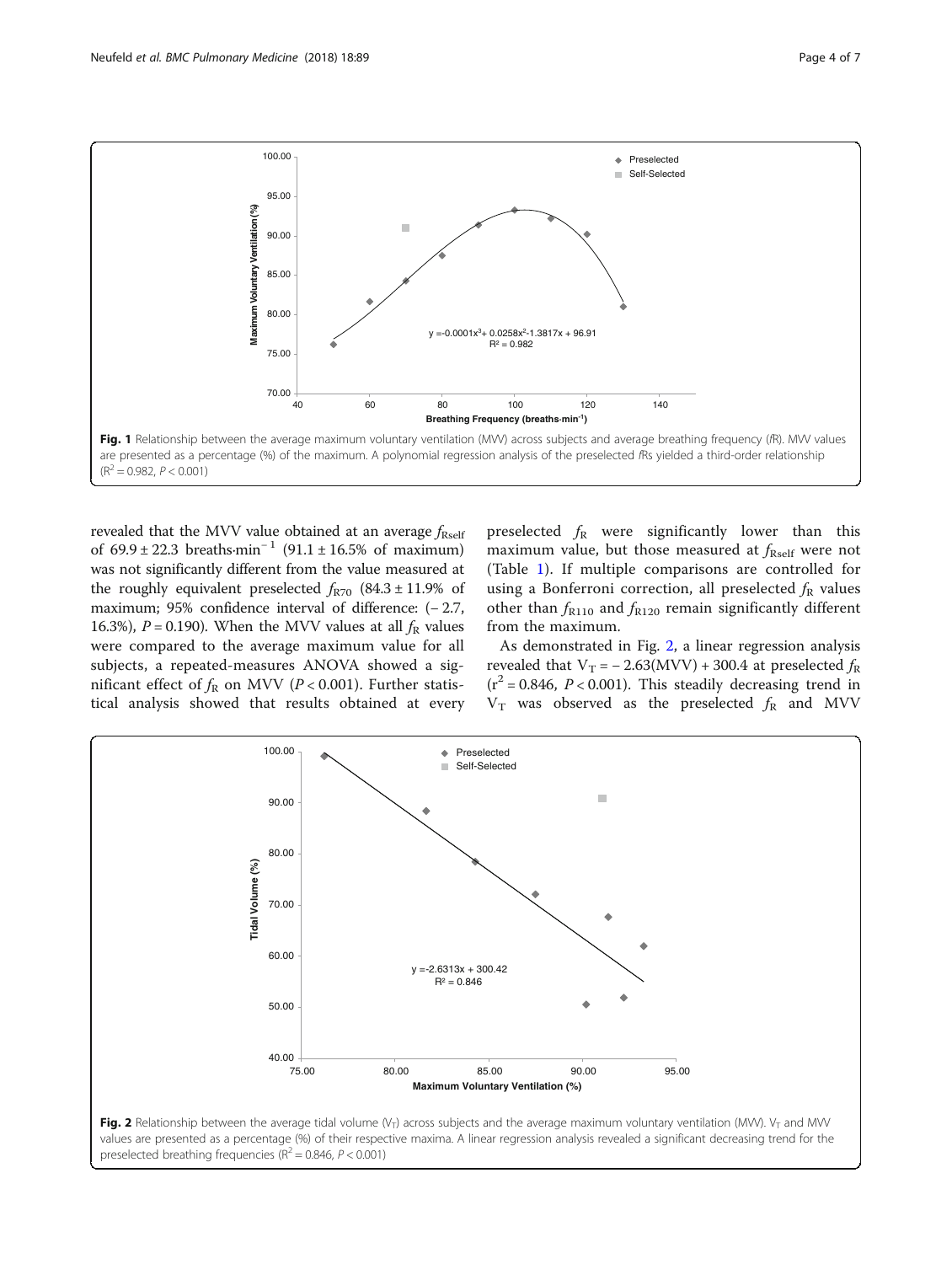increased, but paired t-tests showed that this inverse relationship did not remain true for  $f_{\text{Rself}}$ . The V<sub>T</sub> obtained at this  $f_R$  (90.9 ± 19.1% of maximum) was significantly greater than the  $V_T$  associated with the most similar MVV value (at  $f_{\text{R100}}$ , 62.0 ± 10.4% of maximum; 95% confidence interval of difference:  $(17.5, 40.4\%)$ ,  $P < 0.001$ ). By contrast, none of the PETCO<sub>2</sub> data measured at the preselected  $f_R$ differed significantly from that of  $f_{\text{Res}}$  and all were significantly less than the average  $PETCO<sub>2</sub>$  maximum.

# **Discussion**

Our study, to the best of our knowledge, is the first that examines the effect of altering  $f_R$  on MVV. After testing preselected  $f_R$  values ranging from 50 to 130 breaths $\cdot$ min<sup>-1</sup> as dictated by a metronome and one self-selected  $f_R$  by each participant, we found that trials conducted at 90–120 breaths·min<sup>−</sup> <sup>1</sup> , and the self-selected rate were equally successful at maximizing MVV. This result differed from our hypothesis where we predicted that only  $f_{\text{Rself}}$  would yield the highest MVV. When compared to the aforementioned guidelines for optimizing MVV of 60–120, 70–110, and 90–110 breaths $\cdot$ min<sup>-1</sup> suggested by Dillard et al. (1993) [\[15\]](#page-6-0), Morris (1976) [[17\]](#page-6-0), and the ATS/ ERS Task Force [\[18](#page-6-0)] respectively, our findings disagreed with the first and second recommendations but closely resembled the third. However, our data do not support the ATS/ERS Task Force's recommended goal of 90 breaths·min<sup>−</sup> <sup>1</sup> . Considering that participants maximized MVV by breathing at  $f_{R90-120}$  and  $f_{Rself}$ , we recommend choosing either of these approaches rather than aiming for a single value of  $f_R$ . Furthermore, because maximal values were obtained at  $f_{\text{Rself}}$ , our data suggest that no rhythm-keeping instrument or preselected  $f_{\rm R}$  range may be necessary at all.

Interestingly, while the trials defined by a  $f_{R70}$  yielded a significantly lower MVV than the mean maximum for all subjects, they were not statistically different than the MVV value obtained at  $f_{\text{Rself}}$  (69.9 ± 22.3 breaths·min<sup>-1</sup>, nearly equivalent to 70 breaths·min<sup>-1</sup>). This is likely explained by the variance, which suggests that while breathing at a self-selected rate may increase the likelihood of achieving one's true MVV, this chosen rate may not be equal among all individuals. Another noteworthy observation stemmed from the differences in  $V_T$ measured at the preselected and self-selected  $f_{\rm R}$ . When plotted against MVV,  $V_T$  steadily decreased at the preselected  $f_{\rm R}$  values. This was unsurprising considering that MVV values were greater at higher  $f_{\rm R}$  and as  $f_{\rm R}$  increases, the tidal volume may decrease in order to sustain the faster rate. However, it is also possible that during exercise, increased intra-thoracic pressure and work of breathing can permit concomitant increases in  $f_{\rm R}$  and  $\rm V_T$ . Interestingly, the data showed that the  $\rm V_T$  associated with the MVV value obtained at  $f_{\text{Rself}}$  deviated from the trend observed at the preselected  $f_R$  values—it was significantly greater than its most similar preselected counterpart (obtained at  $f_{R100}$ ). This suggests that when breathing at a self-selected rate, individuals are more likely to utilize an optimal combination of slower deep breaths and faster shallower breaths to maximize MVV. Additionally, matching the rate of one's breathing to a metronome or other rhythm-keeping instrument can feel distracting and unnatural to the participant, especially compared to ventilating at a natural rate during an assessment of  $\dot{V}_{Emax}$ , which may decrease the likelihood of an accurate measurement [[1,](#page-5-0) [21\]](#page-6-0).

Unlike MVV and  $V_T$ , there were no significant relationships observed between  $f_R$  and PETCO<sub>2</sub>. This is somewhat unexpected as  $PETCO<sub>2</sub>$  is known to decrease as the ventilation increases. The lack of this trend in the data may be partially explained by the missing values associated with  $f_{R130}$ . It also is plausible that the inverse relationship between  $f_R$  and PETCO<sub>2</sub> is not evident until the rate of ventilation is much greater than what was tested in this study. Moreover, it is important to note that the missing values for  $V_T$  at  $f_{R130}$  may not have fit the strong, negative linear correlation demonstrated in Fig. [2.](#page-3-0) Due to the sharp decrease in MVV from  $f_{R120}$  to  $f_{R130}$ , it is unlikely that the corresponding reduction in  $V_T$  would have been of the same magnitude; however, it is also improbable that this single data pair would have rendered the aforementioned relationship between  $V_T$ and MVV non-significant.

Regarded as one of the most long-standing PFTs, equations developed to predict MVV from more widely applicable parameters, such as FEV, have existed since the mid-twentieth century. The most common and simplistic of these include  $MVV = FEV_1 \times 35$  [[22](#page-6-0)];  $FEV<sub>1</sub> \times 37.5$  [[23\]](#page-6-0); and  $FEV<sub>1</sub> \times 40$  [[24\]](#page-6-0). And while some still prefer to utilize these equations over a direct assessment, substantial evidence has highlighted the limitations of such practice. These along with many similar reference equations fail to account for a number of physical characteristics that have been shown to influence MVV. The most predominant of these include height, sex, and age [[25,](#page-6-0) [26\]](#page-6-0). Studies have shown that individuals who smoke [\[27\]](#page-6-0), suffer from cystic fibrosis [\[28](#page-6-0)], and women who are pregnant [[29](#page-6-0)] also exhibit MVV values that deviate from height-, sex- and age-matched controls. Furthermore, a growing body of literature suggests that current reference equations for MVV and other PFTs fail to account for ethnic and socioeconomic disparities in addition to ignoring the trend of increasing racial diversity [[30](#page-6-0), [31\]](#page-6-0). Investigations have derived specific prediction equations based on ethnicity, such as in Brazilian [[11\]](#page-5-0), Chinese [[13](#page-5-0)], Filipino  $[32]$  $[32]$ , and African-American adolescent  $[12]$  $[12]$ populations, but all possess significant mathematical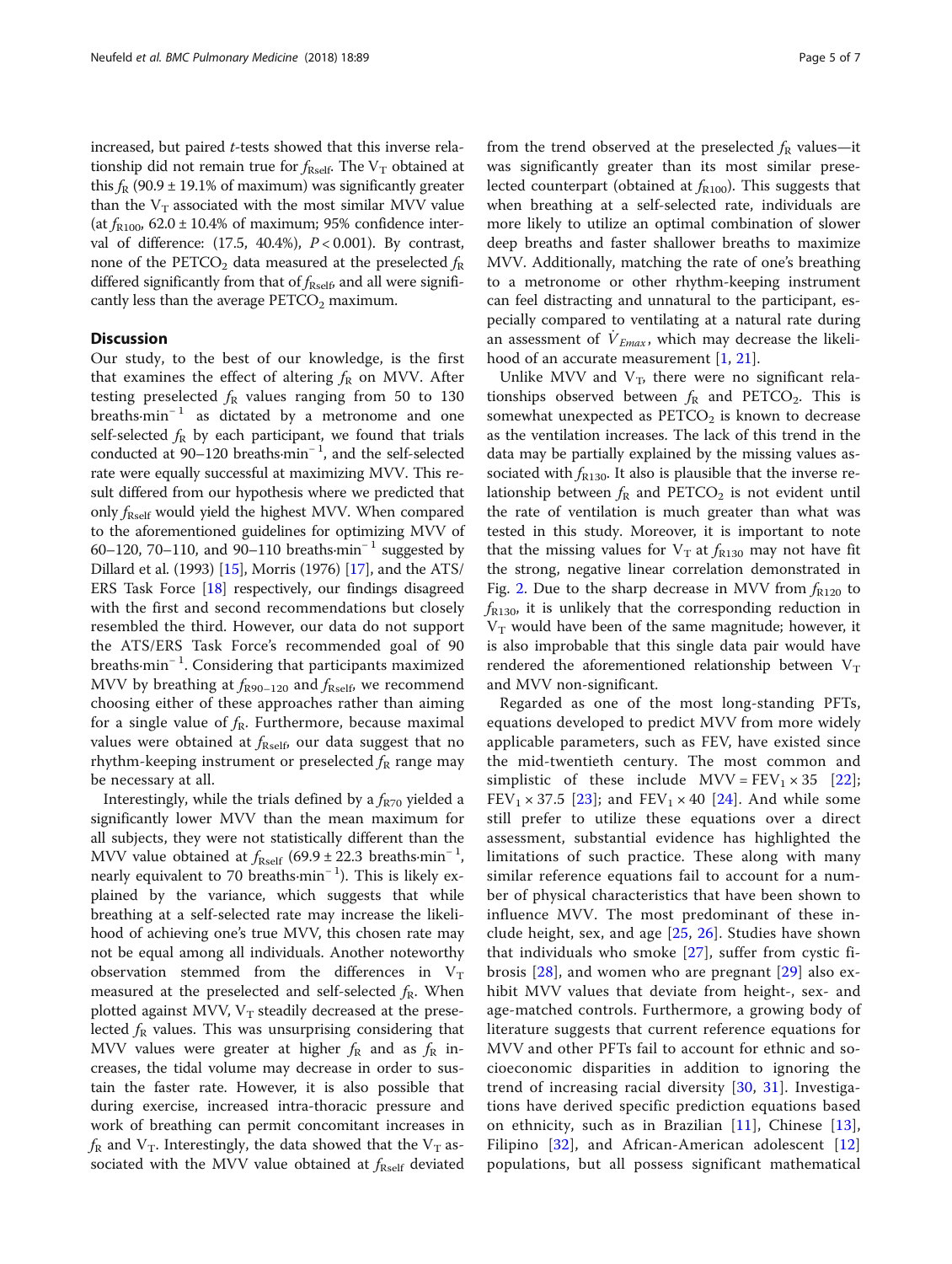<span id="page-5-0"></span>measured directly [\[19](#page-6-0), [28,](#page-6-0) [33](#page-6-0)]. It is important to note that the results from this investigation possess similar limitations to those outlined above, including a homogenous participant cohort and the inability to account for differences in physical characteristics due to a small sample size. Further research ought to examine whether a self-selected  $f_R$  is as accurate and more efficient than a preselected range of  $f_R$  in a larger, more heterogeneous population. Future investigations should also explore other methods to standardize the assessment of MVV, for instance, an optimal test duration and the feasibility of a definitive reference equation. Until then, we advise that participants perform the maneuver preferably at a self-selected  $f_R$  or within a preselected range of 90–120 breaths·min<sup>-1</sup>.

# Conclusion

Although not as prominent as in decades past, MVV remains a clinically relevant PFT whose outcomes are valuable in cardiopulmonary exercise testing and aid in the diagnosis of various neuromuscular, cardiovascular, and pulmonary diseases. This study demonstrates the shortcomings of the current lack of standardization in MVV testing and establishes data-driven recommendations for optimal  $f_R$ . While classic literature has previously investigated this topic, the antiquity of these works warrants modern research. Furthermore, what these studies suggest as an optimal measurement technique has been overlooked or forgotten in the current guidelines. Our paper therefore contributes a new and much-needed focus on an evidence-based approach to selecting the optimal  $f_R$  for MVV measurement. We recommend that participants perform an MVV maneuver at a self-selected  $f_{\rm R}$  as it maximizes the likelihood of an accurate measurement by optimizing a combination of slower deep breaths and faster shallower breaths, eliminates the necessity to synchronize breaths to a rhythm-keeping device, and more closely resembles the procedure to obtain  $\dot{V}_{Emax}$ . If an individual is unable to perform or performs the maneuver poorly at a self-selected  $f_R$ , ventilating within a mandated  $f_R$  range of 110–120 breaths·min<sup>−</sup> <sup>1</sup> may also be acceptable.

## Abbreviations

ATS/ERS: American Thoracic Society/European Respiratory Society; FEV<sub>1</sub>: Forced expiratory volume in 1 s;  $F_R$ : Breathing frequency;  $f_{Rself}$ : Selfselected breathing frequency;  $f_{RX}$ : Preselected breathing frequency of X breaths·min<sup>-1</sup>; MW: Maximum voluntary ventilation; PETCO<sub>2</sub>: Partial pressure of end-tidal CO<sub>2</sub>; PFT: Pulmonary function test; SD: Standard deviation; SVC: Slow vital capacity; UCLA: University of California, Los Angeles;  $V_{Emax}$ : Maximal exercise ventilation; V<sub>T</sub>: Tidal volume

#### Acknowledgements

We would like to express our gratitude to Andrew Chang and Jonathan Lee for their assistance with data collection.

#### Availability of data and materials

The data that support the findings of this study are available from the corresponding author upon reasonable request.

#### Authors' contributions

All authors made substantial contributions to this study and manuscript. The study was conceived and designed by BAD and CBC. EVN and WS collected and analyzed the data. EVN, BAD, WS, and CBC composed significant portions of the manuscript and made crucial edits. All authors also read and approved the final version of the manuscript.

#### Ethics approval and consent to participate

This study was approved by the UCLA Institutional Review Board. All participants provided informed consent prior to enrollment.

#### Competing interests

The authors declare that they have no competing interests.

#### Publisher's Note

Springer Nature remains neutral with regard to jurisdictional claims in published maps and institutional affiliations.

#### Author details

<sup>1</sup> Exercise Physiology Research Laboratory, Departments of Medicine and Physiology, David Geffen School of Medicine at UCLA, 10833 Le Conte Avenue, 37-131 CHS Building, Los Angeles, CA 90095, USA. <sup>2</sup>Medical Imaging Informatics, Department of Radiology, David Geffen School of Medicine at UCLA, Los Angeles, CA, USA.

## Received: 27 March 2017 Accepted: 14 May 2018 Published online: 24 May 2018

#### References

- Mottram C. Ruppel's manual of pulmonary function testing. 11th ed. St. Louis: Elsevier Health Sciences; 2017. p. 66-67.
- 2. Braun NM, Arora NS, Rochester DF. Respiratory muscle and pulmonary function in polymyositis and other proximal myopathies. Thorax. 1983;38: 616–23.
- 3. Serisier DE, Mastaglia FL, Gibson GJ. Respiratory muscle function and ventilatory control. I in patients with motor neurone disease. II in patients with myotonic dystrophy. Q J Med. 1982;51:205–26.
- 4. Rochester DF, Esau SA. Assessment of ventilatory function in patients with neuromuscular disease. Clin Chest Med. 1994;15:751–63.
- 5. Bevacqua BK. Pre-operative pulmonary evaluation in the patient with suspected respiratory disease. Indian J Anaesth. 2015;59:542–9.
- 6. Singh VN. The role of gas analysis with exercise testing. Prim Care. 2001;28: 159–79. vii-viii
- 7. Ferrazza AM, Martolini D, Valli G, Palange P. Cardiopulmonary exercise testing in the functional and prognostic evaluation of patients with pulmonary diseases. Respiration. 2009;77:3–17.
- Toma N, Bicescu G, Enache R, Dragoi R, Cinteza M. Cardiopulmonary exercise testing in differential diagnosis of dyspnea. Maedica (Buchar). 2010; 5:214–8.
- 9. Arena R, Sietsema KE. Cardiopulmonary exercise testing in the clinical evaluation of patients with heart and lung disease. Circulation. 2011;123: 668–80.
- 10. Myers J. Applications of cardiopulmonary exercise testing in the management of cardiovascular and pulmonary disease. Int J Sports Med. 2005;26(Suppl 1):S49–55.
- 11. Neder JA, Andreoni S, Lerario MC, Nery LE. Reference values for lung function tests. II. Maximal respiratory pressures and voluntary ventilation. Braz J Med Biol Res. 1999;32:719–27.
- 12. Fulton JE, Pivarnik JM, Taylor WC, Snider SA, Tate AL, Frankowski RF. Prediction of maximum voluntary ventilation (MVV) in African-American adolescent girls. Pediatr Pulmonol. 1995;20:225–33.
- 13. Kor AC, Ong KC, Earnest A, Wang YT. Prediction of the maximal voluntary ventilation in healthy adult Chinese subjects. Respirology. 2004;9:76–80.